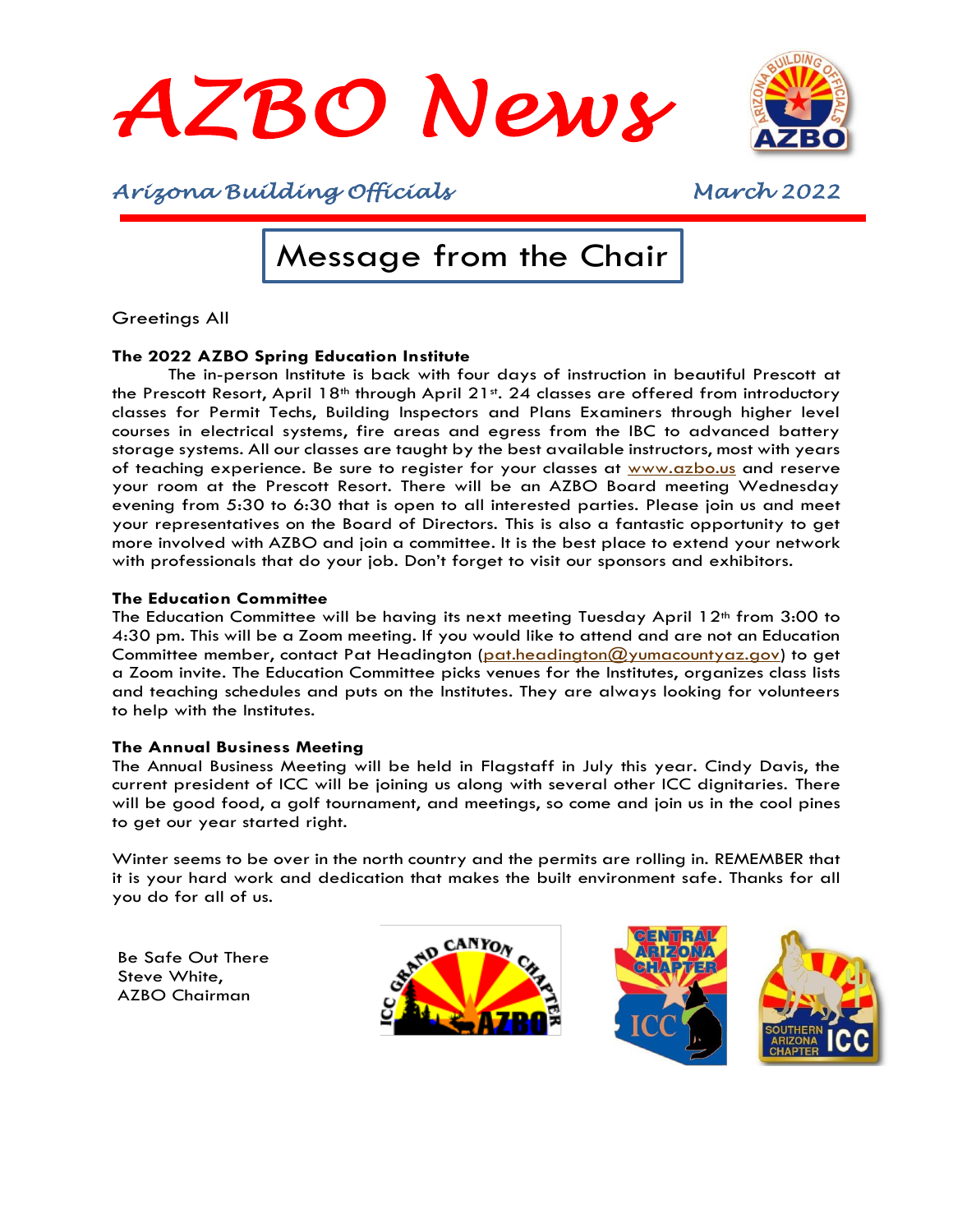



## Member Contributions

#### From **Shicheng Tao**, City of Chandler

Right after the new year, **Dr. Daran Wastchak** was invited aboard to give us a series of hybrid workshops in the City of Chandler Development Services Department. Daran is the President of Learning Edge, LLC, which specializes in providing the residential energy efficiency training programs and the consulting services. This series of workshops titled as "High Performance Home Master Class" are composed of six (6) energy performance related subjects and are sponsored by the **APS** and the **SRP**. The staff in the Building

Safety Division geared up to learn more about the new construction codes knowledge. We appreciate Dr. Daran Wastchak's efforts on delivering such fabulous workshops along with his indepth knowledge and insights on the energy efficiency products and programs. We also thank the APS and the SRP for their sponsorship to the workshops, most importantly, their support to the continuous education for the building safety professionals who diligently serve the customers in the very front line. The well recharged and fully prepared staff in the City of Chandler



Development Services Department Building Safety Division are ready to face the upcoming challenges and are confident to accomplish more as a team.

#### **JOB CHANGES**

**Mark White** has been promoted to Building Official for the Town of Florence. **Susan Cisco** has been promoted to Permit Specialist. The Town will be adopting the 2018 I Codes, 2017 NEC effective April 1, 2022



**James Alen** is the Building Official for Pinal County. **Chris Villaverde** was promoted to Inspector Supervisor.



**Brian Bertucci** is the Building Official for the City of Litchfield Park.

Visit [www.azbo.us](http://www.azbo.us/) for job postings in Avondale, Clarkdale, Flagstaff, Florence, Paradise Valley, Sahuarita, Tempe, Yuma, and BCEGS.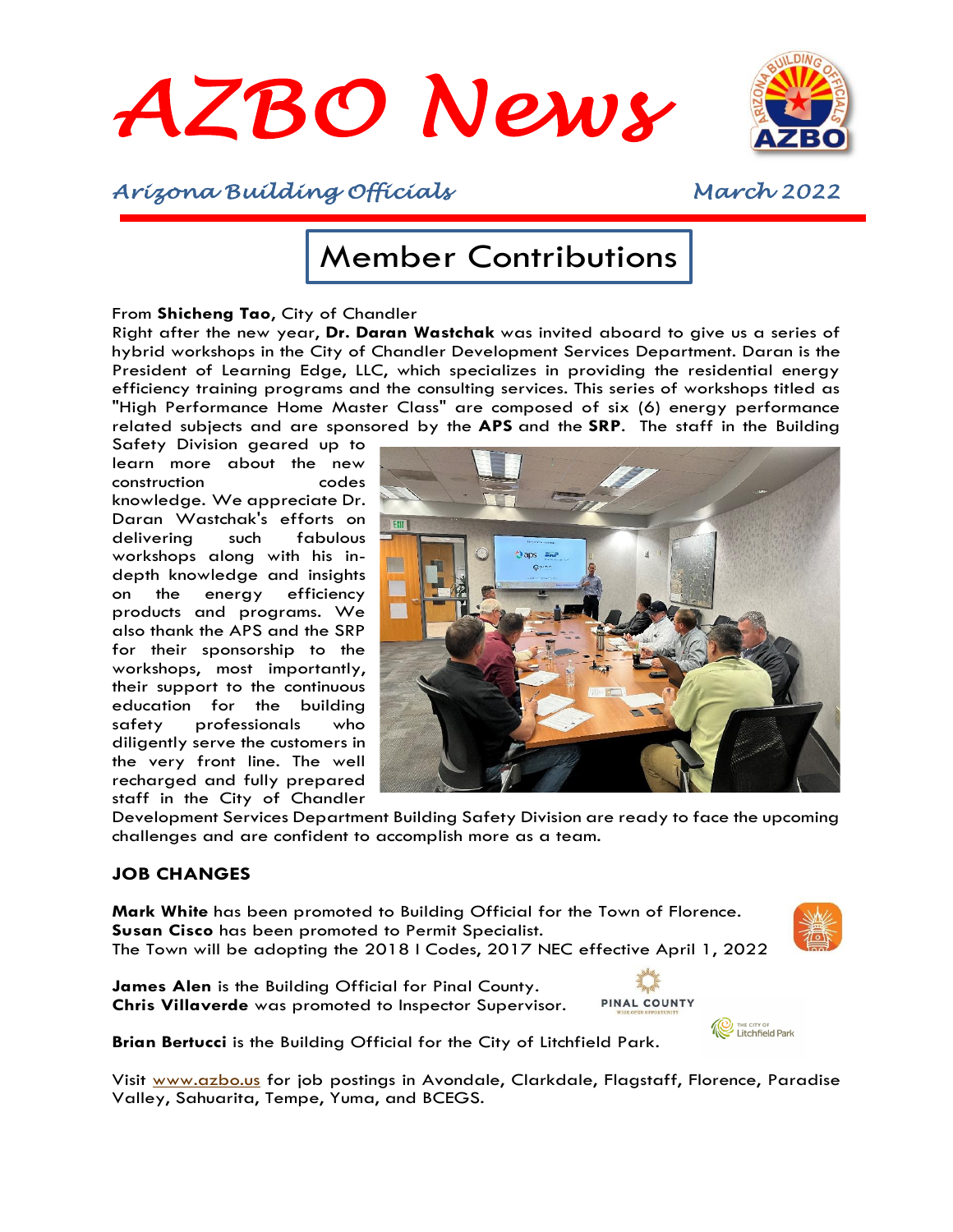



# In Other News

**AZBO Awards** – Now is the time to nominate your peers for AZBO Awards. Awards Nomination Form and criteria for each award is at the end of the Newsletter. Send completed nomination forms to [info@azbo.us](mailto:info@azbo.us)

May is **ICC Building Safety Month**. Keep track and take pictures of your efforts to be included in the June 2022 Newsletter!



What do you think? Structurally sound? Will it stand up to your wind speed criteria? If anyone is looking for me, I'll be on the top deck in the penthouse suite!

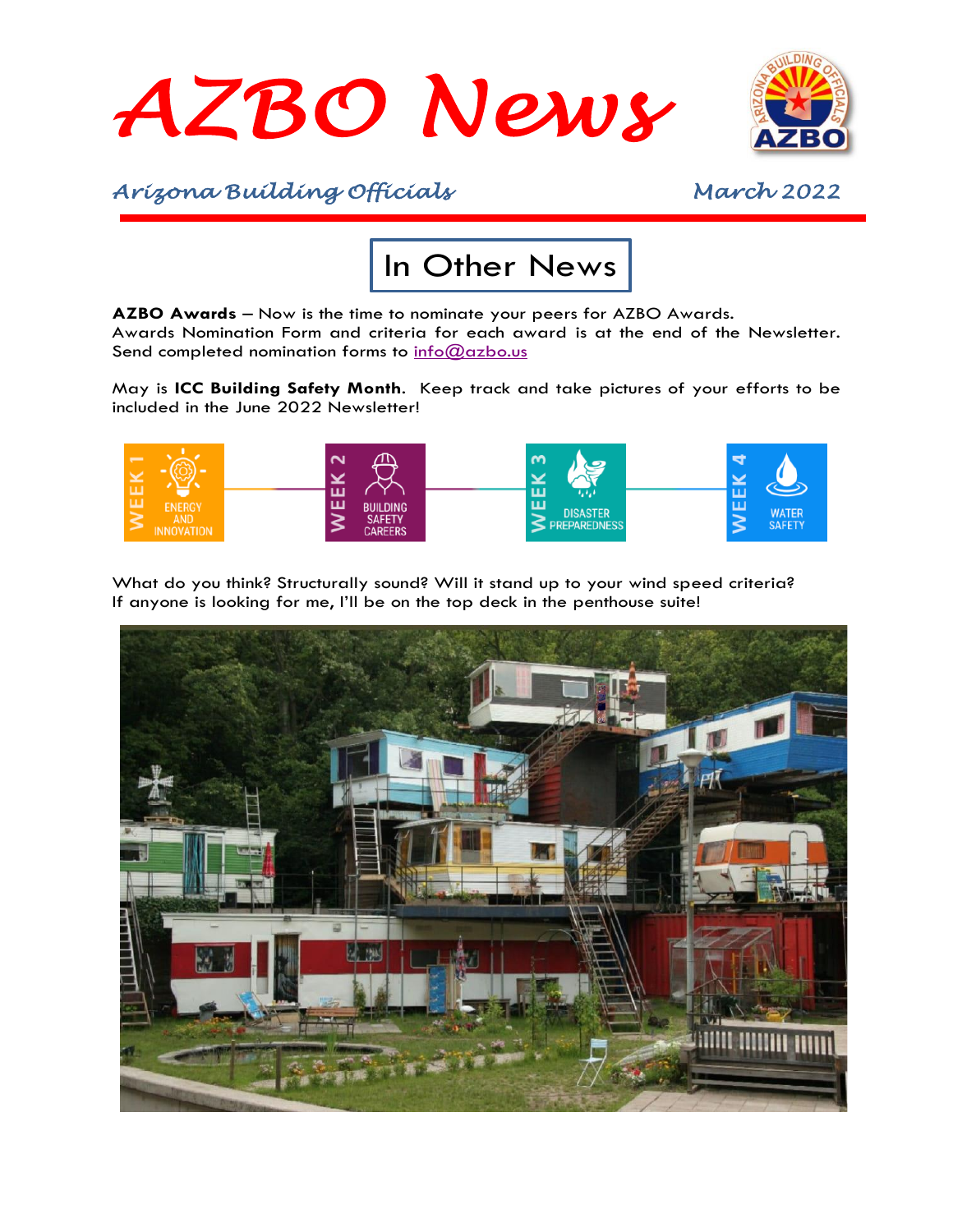



AZBO 2022 Annual Sponsors

# *VISIT AZBO's WEBSITE*  **FOR RECOGNTION OF** *AZBO ANNUAL SPONSORS [www.azbo.us](http://www.azbo.us/)*

**It's not too late to sponsor AZBO for 2022.**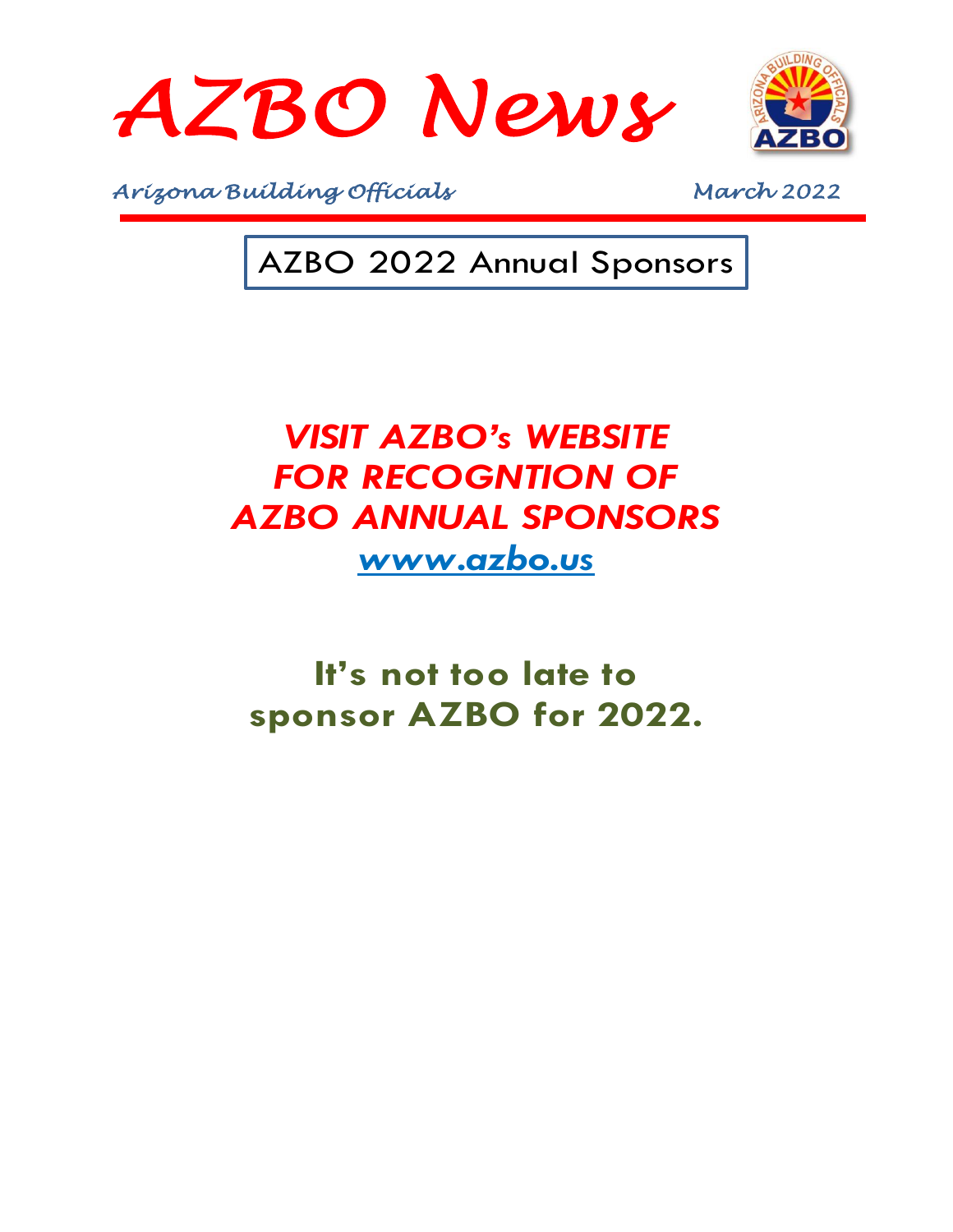

#### **AZBO ARIZONA BUILDING OFFICIALS 27th Annual Business Meeting Date July 19 through 21, 2022**

**Location Flagstaff, AZ**



**D** CANYON

Nominate your peers who you believe have gone above and beyond for AZBO in 2021-2022

**Deadline: June 23, 2022**

| Check <b>one box only</b> for award nominations:                                                                                                                             | I Nominate:                                                                                                      |
|------------------------------------------------------------------------------------------------------------------------------------------------------------------------------|------------------------------------------------------------------------------------------------------------------|
| See Page 2 for descriptions of awards                                                                                                                                        | Name of Individual                                                                                               |
| $\Box$ Member of the Year<br>$\Box$ Award of Excellence<br>$\Box$ Building Official of the Year<br>$\Box$ Building Inspector of the Year<br>$\Box$ Plan Reviewer of the Year | Works for: Jurisdiction/Company Name (or Retired)<br>Member of Chapter:<br>$\Box$ Grand Canyon<br>$\Box$ Central |
| $\Box$ Permit Technician of the Year                                                                                                                                         | $\square$ Southern                                                                                               |
| $\Box$ Achievement in Education                                                                                                                                              |                                                                                                                  |
| $\Box$ Achievement in Code Development                                                                                                                                       | Nominated By (name and jurisdiction/company):<br>Name                                                            |
| $\Box$ Leadership Award                                                                                                                                                      |                                                                                                                  |
| $\Box$ Award of Meritorious Service                                                                                                                                          |                                                                                                                  |
| $\square$ Special Services Award                                                                                                                                             | Jurisdiction/Company Name                                                                                        |
| $\square$ Community Service Award                                                                                                                                            |                                                                                                                  |
| $\Box$ Companion of the Year                                                                                                                                                 | <b>Phone Number</b>                                                                                              |
| $*$ NOTE: Awards are for fiscal vear 2021-2022 $*$                                                                                                                           |                                                                                                                  |

**\*NOTE: Awards are for fiscal year 2021-2022\* \*Please limit reason(s) for nomination to current fiscal year recognition\* \*\*NOTE: Recipients must be a member of AZBO\*\* If unsure, check your local Chapter**

Reason for Nomination (**include a short paragraph supporting your decision to nominate this person**) **Contributions to AZBO on a Chapter or Committee Level:**

 $\Box$  Other reasons for nomination:

**Submit nominations to: [info@azbo.us](mailto:info@azbo.us)**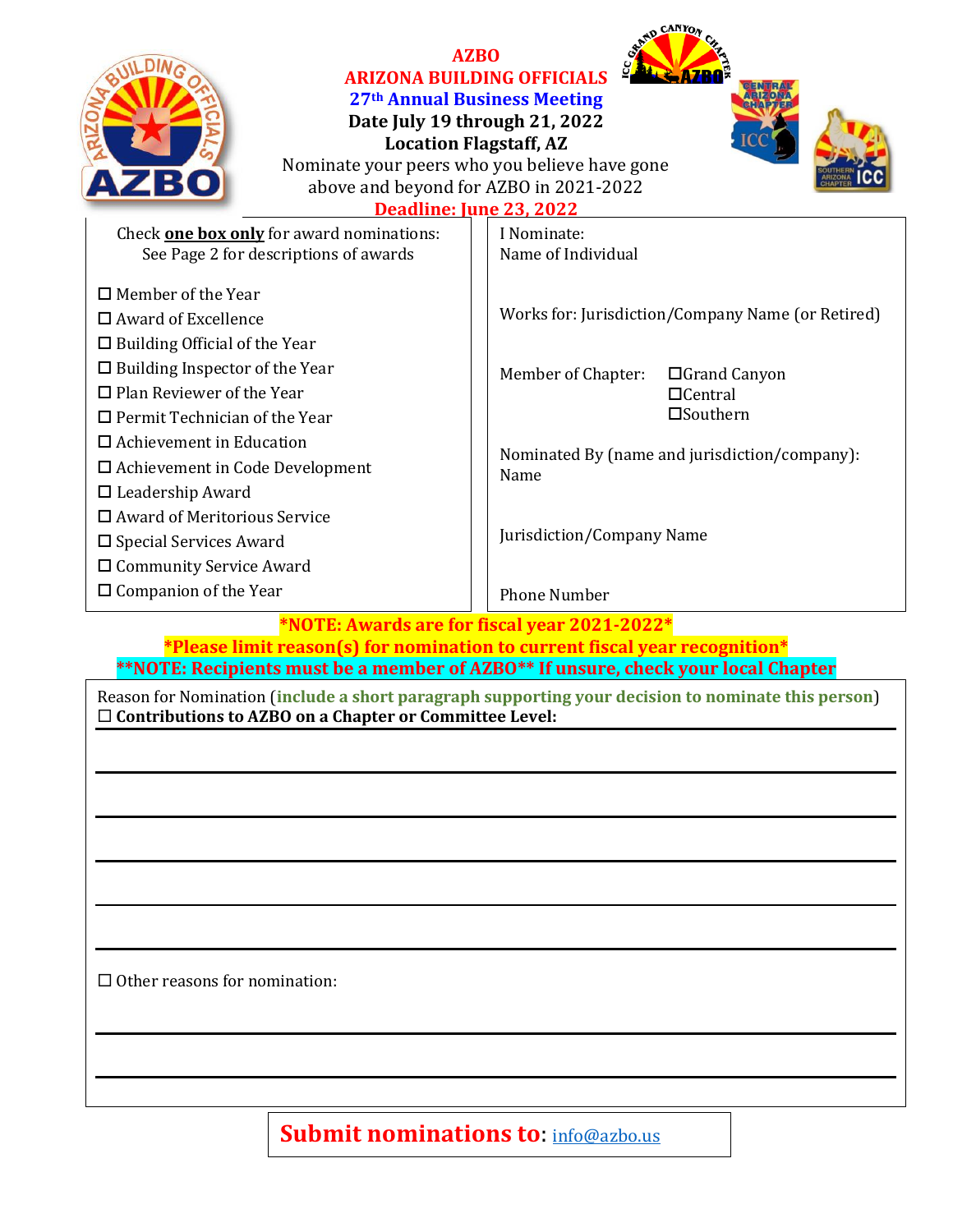| <b>Member of the Year</b>                 | Outstanding personal contributions to the work of AZBO.<br>$\bullet$                                                                 |
|-------------------------------------------|--------------------------------------------------------------------------------------------------------------------------------------|
| <b>Award of Excellence</b>                | Active participation at AZBO and/or local Chapter level.<br>$\bullet$<br>Contributions/participations to AZBO.<br>$\bullet$          |
| "In honor of Alan Olson"                  | Helpfulness to fellow members of our industry.<br>$\bullet$                                                                          |
|                                           | Personal Professional Development.<br>$\bullet$                                                                                      |
|                                           | Participation in ICC code development process.<br>$\bullet$                                                                          |
|                                           | Promotion of Building Code Enforcement as a desirable<br>$\bullet$                                                                   |
|                                           | and important career.                                                                                                                |
| <b>Building Official of the Year</b>      | Contributions/participation to AZBO.<br>$\bullet$                                                                                    |
| "In honor and memory of Pat               | Helpful to fellow members on our industry.<br>$\bullet$                                                                              |
| Trueblood"                                | Personal Professional Development.<br>$\bullet$                                                                                      |
|                                           | Promotion of Building Code Enforcement as a desirable<br>$\bullet$<br>and important career.                                          |
| <b>Building Inspector of the Year</b>     | Contributions/participation to AZBO.<br>$\bullet$                                                                                    |
| "In honor and memory of Robert Graffius"  | Outstanding achievement in the field of Building<br>$\bullet$                                                                        |
|                                           | Inspection.                                                                                                                          |
|                                           | Helpfulness to fellow Inspectors.<br>$\bullet$                                                                                       |
|                                           | Personal Professional Development.<br>$\bullet$                                                                                      |
| <b>Plan Reviewer of the Year</b>          | Contributions/participation to AZBO.<br>$\bullet$                                                                                    |
| "In Honor of Don Cunningham"              | Outstanding achievement in the field of Building Plan<br>$\bullet$                                                                   |
|                                           | Review.                                                                                                                              |
|                                           | Helpfulness to the public and fellow inspectors.<br>٠<br>Personal Professional Development.<br>$\bullet$                             |
| <b>Permit Technician of the Year</b>      | Contributions/participation involving AZBO<br>$\bullet$                                                                              |
|                                           | Outstanding achievement in the profession of Permit<br>$\bullet$                                                                     |
|                                           | Technician.                                                                                                                          |
|                                           | Helpfulness to customers, fellow Permit Technicians, and                                                                             |
|                                           | Code Official.                                                                                                                       |
|                                           | Participation, leadership and involvement in career<br>$\bullet$                                                                     |
|                                           | related committees or functions.                                                                                                     |
| <b>Achievement in Education</b>           | Personal Professional Development.<br>$\bullet$                                                                                      |
| "In honor and memory of Brent Snyder"     | Contributions/participation involving AZBO<br>$\bullet$<br>For the promotion of education of Building Safety<br>$\bullet$            |
|                                           | professionals with in-house training and/or Chapter                                                                                  |
|                                           | member programs.                                                                                                                     |
|                                           | Personal Professional Development.<br>٠                                                                                              |
| Achievement in Code Development           | For outstanding contributions in the Code Development                                                                                |
| "In honor and memory of Forrest Fielder"  | process.                                                                                                                             |
|                                           | Outstanding personal contributions to the work of AZBO.<br>$\bullet$                                                                 |
| <b>Leadership Award</b>                   | Contributions/participation involving AZBO<br>$\bullet$                                                                              |
|                                           | Leadership in mentoring individuals to further their<br>$\bullet$                                                                    |
|                                           | Building Safety careers.                                                                                                             |
|                                           | Encouraging growth and development to members of<br>$\bullet$                                                                        |
|                                           | the Building Safety Community.                                                                                                       |
| <b>Award of Meritorious Service</b>       | For meritorious service to the Building Safety<br>$\bullet$                                                                          |
|                                           | Community.                                                                                                                           |
| <b>Special Service Award</b>              | Outstanding personal contributions to the work of AZBO.<br>$\bullet$<br>Promoting AZBO above and beyond job description<br>$\bullet$ |
|                                           | responsibilities.                                                                                                                    |
|                                           | For influencing participation of others for the good of the<br>٠                                                                     |
|                                           | cause.                                                                                                                               |
| <b>Community Service Award</b>            | Contributions/participation involving AZBO<br>$\bullet$                                                                              |
|                                           | For organizing and/or participating in events for career<br>$\bullet$                                                                |
|                                           | development or charities.                                                                                                            |
| <b>Companion of the Year</b>              | Outstanding support to their significant other who is an<br>$\bullet$                                                                |
|                                           | active member of AZBO.                                                                                                               |
| <b>Chairman's Award</b>                   | Outstanding personal contributions to the work of AZBO.<br>٠<br>Outstanding continuing contributions to the work of<br>$\bullet$     |
| (as allocated by the AZBO Chair, limit 5) | AZBO and support of the AZBO Chair.                                                                                                  |
|                                           | Outstanding single contribution to the work of AZBO.                                                                                 |
|                                           |                                                                                                                                      |

2021/2022 Award Nomination – **Deadline for submittals: June 23, 2022**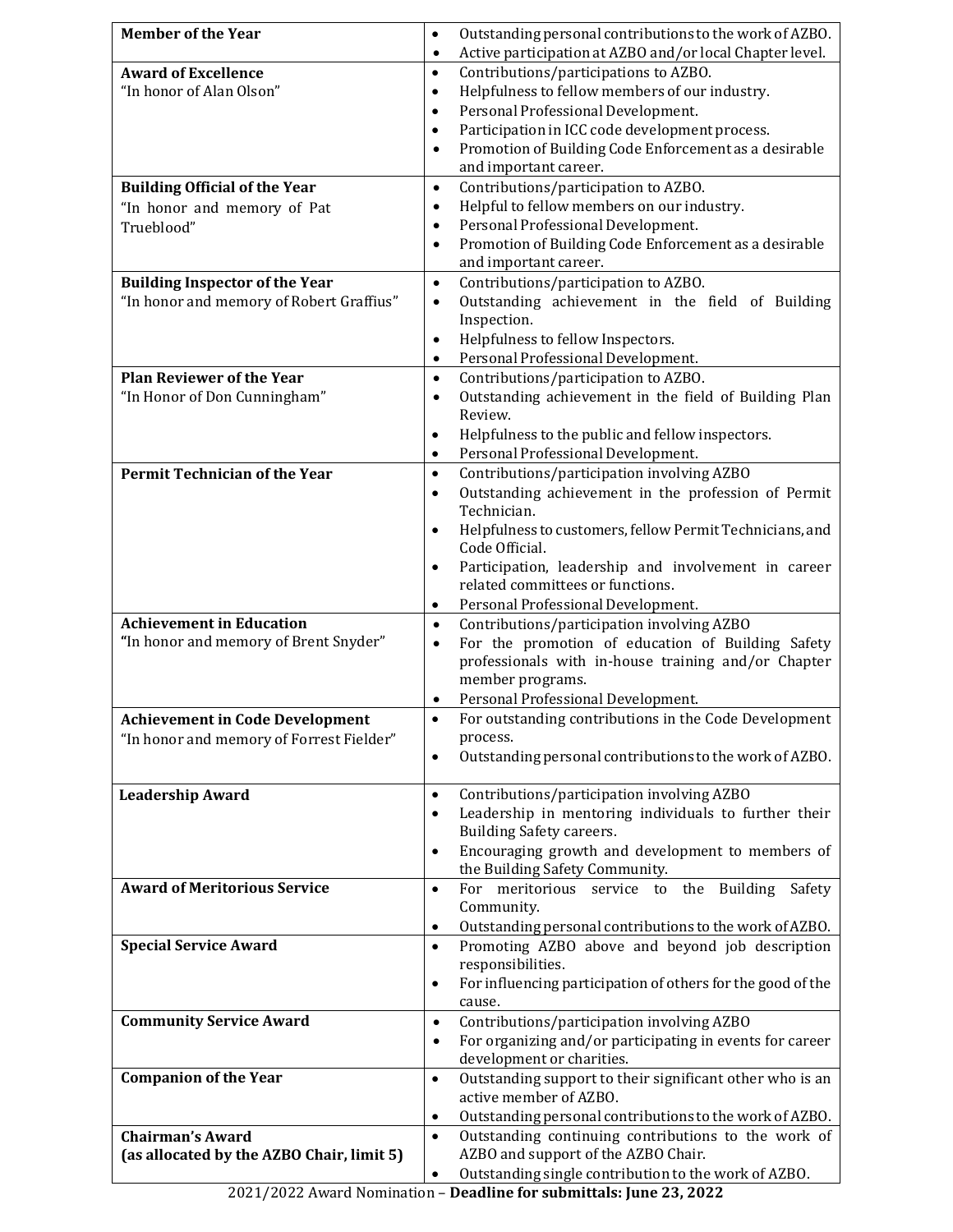

#### **Alan Olson – Award of Excellence**

**Relationship with AZBO**:

Alan was the model of excellence for Building Officials. He served on the ICBO Board of Directors from 1990 to 1999, serving as the Chairman in 1997-1998. He was one of eight individuals (4 ICBO and 4 BOCA) who signed the incorporation papers that created the ICC. Alan was president of the Arizona Chapter in the early 90's when AZBO was formally created as a coordination and education facilitator for all three Arizona ICBO Chapters. **Career:**

Alan is a licensed Architect, Certified Building Official and Certified Building Inspector. He settled his family in Arizona in 1988 and became the Building Official of the City of Phoenix, after serving as Building Official in Orono-Minnesota, Dallas-Texas, as well as a Volunteer Firefighter in Mound-Minnesota. During his career he has also volunteered his time on the AZ Attorney General ADA Subcommittee, the Fire and Life Safety Code Development Committee, the Code Coordinating Committee, the Credentials, Education, Finance and Executive Committees as well as serving on the Board of Directors for CABO. He has a Bachelor and Master of Architecture from Montana State University.

He is currently splitting his retirement time between Sun City, AZ, where he is a Building Codes Subject Matter Expert at Gervasio & Assoc. Inc., and Montana where he has personally constructed and designed three houses with his wife of over 50 years. During those years they both worked and raised three independent and successful children of whom they are most proud.

#### **Pat Trueblood – Building Official of the Year Award**

#### **Relationship with AZBO**:

Patricia Trueblood was considered the heart and soul of the Arizona Chapter.

She and Larry Richards worked to establish the Education Committee and the Annual AZBO Educational Institute, starting at Embry Riddle in Prescott.

She was affectionately referred to there as the "Den Mother" for the dorms, where many Building Official friendships were formed. She was always willing to lend an ear, share her experience, and help others along the path of development to ethical, educated, and caring public service.

**Career:**

Pat moved to Arizona in 1958 and worked in Glendale as one of the first female inspectors. She served as the Building Official of the City of Peoria for many years.

Pat passed away in 2006

#### **Robert Graffius – Building Inspector of the Year Award**

#### **Relationship with AZBO**:

Bob always encouraged his co-workers and others in the building safety community to continue their education in the industry and to be involved on committees.

#### **Career:**

Robert G Graffius was born in Altoona, PA. He moved to Arizona in 1978 for the construction boom. He worked for construction companies building houses as a Framer, Framing Foreman, and quickly promoted to Building Superintendent.

In 1987 he started at the Town of Gilbert (employee # 34 in the Town's history). He was Building/Offsite Inspector, Plans Examiner, Building Inspector Supervisor, and Senior Plans Examiner. He was instrumental in putting together their Building Department and in Gilbert's participation in MAG (Maricopa Association of Governments) for regional planning and code enforcement. Bob continued his education and obtained many certifications.

Bob was the Chairman of the Arizona Chapter of International Association of Electrical Inspectors, member of International Conference of Building Officials, subcommittee chairman with IAEI, ICBO and IAPMO. He also served on numerous hiring boards throughout Arizona.

In 1996 he was hired by Stantec Consulting as a Senior Plans Examiner where he continued his education and certifications up and until his untimely passing in March of 2002.

*Bob's work ethic, honesty, integrity, kindness, involvement, chairmanship and "do it right and safe" attitude was who Bob was. You would be hard pressed to find anyone to disagree.* 

*Bob is missed by his family and also by the building code community but the dedication to his family and to the building code community will never be forgotten.*

~*Bob Graffius, CBO, Buildings Inspection Manager, City of Chandler* (Robert's son)